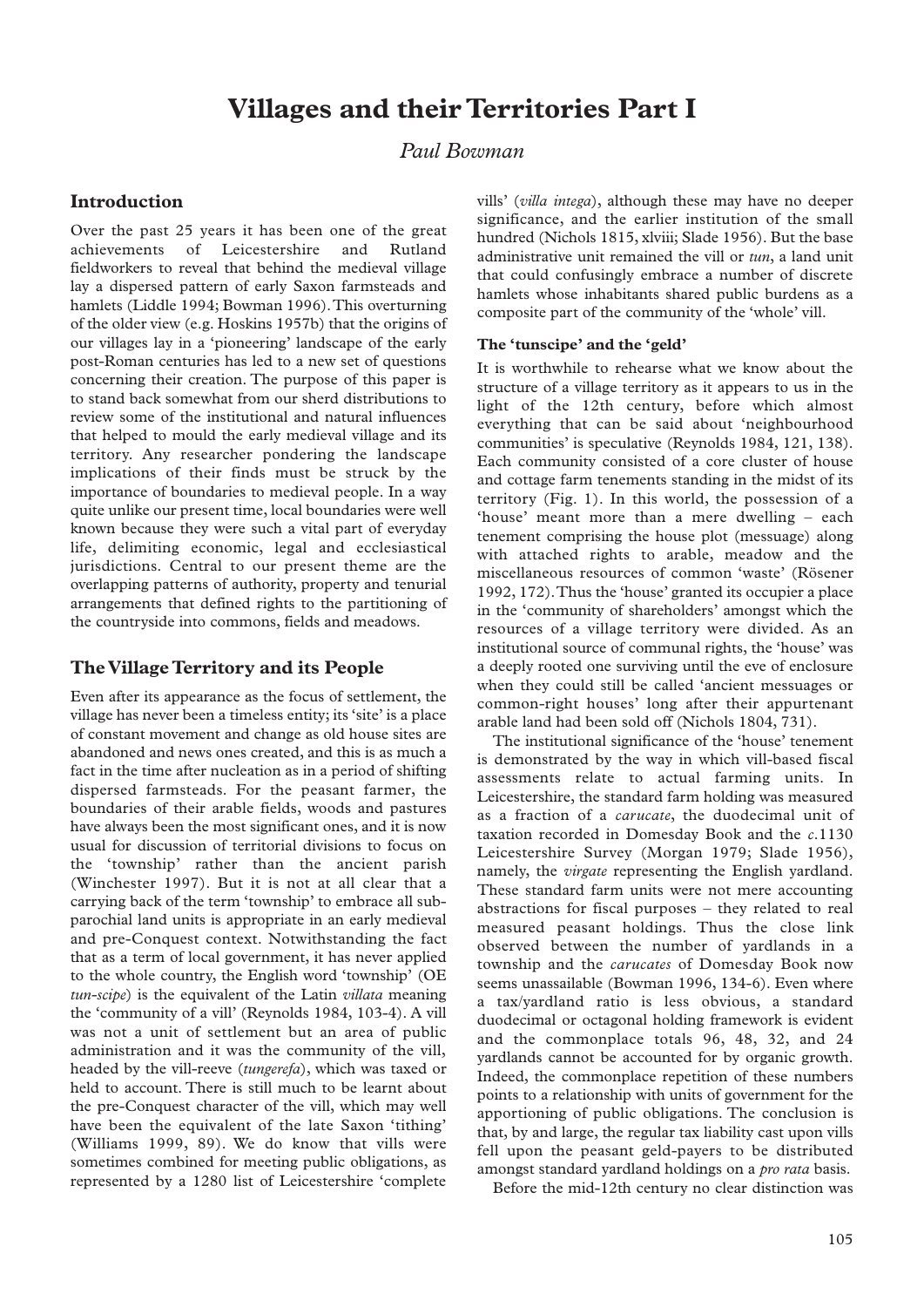

**Fig. 1.The basic division of land in a typical early medieval township.**

made between rents and services paid to lords and taxes owed to the king. In practice this meant that the yardland tenement was the unit of assessment for apportioning the required sums of money, units of corn, hens, eggs and days of work or whatever dues custom dictated was attached to the land and its occupiers. Once the assessment liability of a land unit or township was established it was most probably left to the peasant community to measure and divide the land amongst themselves into strips by use of a perch without reference to professional land surveyors. Although the size of the yardland varied, in Leicestershire it was commonly around 24 acres of arable (Hilton 1947, 9-10; Howell 1983, 90). The characteristic of the yardland as an assessment of land as opposed to the person of the peasant cultivator meant that over time the yardland remained a remarkably stable tenurial unit remaining a live measure of open-field rateable size as late as the 18th century.

This division of tax liability among the ploughlands of tenant farms is further shown by the institutional distinction separating the assessed (i.e. tax-paying)

open-field arable from the non-assessed woodland and 'waste' (a word implying land yielding no tax). The interface between these two categories of land found expression in the open-field 'ring-fence', elsewhere called a 'town-wall', 'ring-garth', 'head-dyke' etc. As the areas of cultivation expanded beyond the 'ring-fence' the new intakes were incorporated into the common field system and managed by the yardland community. The importance of the 'ring-fence' would be related to the quantity of 'waste' still lying within the boundaries of a township, and it is of interest to note that at both Hugglescote and Shepshed their open-field 'ring-fence' is mentioned at the time of enclosure simply because of the amount of remaining 'waste' to be apportioned (Nichols 1804, 1017; 1811, 759).

We know that each yardland farm was defined in terms of their component lands lying in the open-fields and it is unfortunate that field books describing their township-wide layout appear not to survive in Leicestershire. However, a regular order of lands scattered across two or three open-fields seems to have prevailed before 1200 – analysis of land terriers and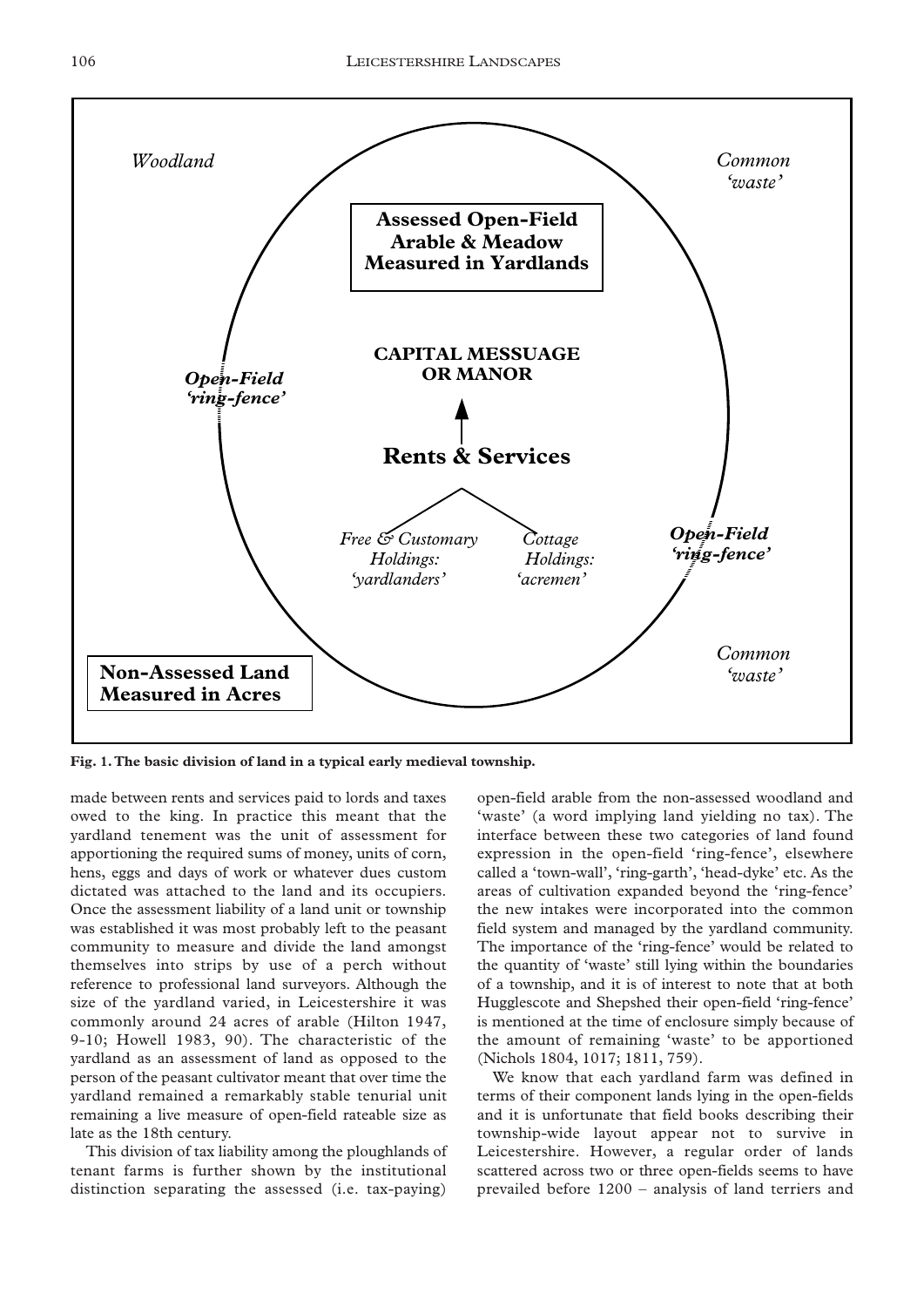medieval deeds all lead to this conclusion; for how long before we have no way of telling (Bowman 1995, 134-5). The farming of the assessed land was organised by the yardland community with common grazing rights on the stubble and fallow fixed in proportion to the size of each holding. Lordship as such seems to have little part in these arrangements. Although one or more manorial foci might be identified within a village territory, tenurial fission between lords rarely led to separation of fields after the Norman Conquest – the open field system continued being farmed and organised by the community as a whole. The lord's demesne or home farm could be scattered with the lands of the peasants or held as a discrete block, although there is no evidence in Leicestershire for *inland* demesne in the sense of it being tax exempt – demesne was *warland* (OE *wara*: 'defence') paying the king's geld. Tax paying for lords and peasant alike was something not to be avoided for it bestowed confirmation of title to lords and the mark of 'free' status for the peasantry.

Certainly, at the time of the 1086 Domesday inquest the great mass of the English peasantry who farmed the open-fields were still regarded as nominally 'free' due to their holdings liability for geld (Stenton 1971, 477-9, 515-6; Harvey 1988, 50, 56; Roffe 2000, 63, 122, 235). Thus, the Domesday commissioners are said to have counted 'those living in cottages (*tuguria*) as well as those living in houses (*domus*) with a share in the fields' (EHD II, 912). Of course, this distinction between a 'house' and 'cottage' dweller had little to do with comfort of abode – it was a vital legal and tenurial categorisation of people alluded to above. The *villani* and sokemen stand together as 'householders' whose various customary dues were encompassed within the catch-all term *villanus* meaning 'member of the vill – a *tunesman* whose holding granted full rights of membership into the local community.

On the other hand, the 'cottage' dwellers formed a distinct sub-class of peasant smallholder. In Domesday, the imported and ephemeral term *bordar* was generally, if inconsistently, used for the English class of cottager (*cotsetla*) who appear in the early 11th century *Rights and Ranks of People* (EHD II, 876; Lennard 1951). A typical 'cottage' tenement was around 5 acres and must be distinguished from those cottage holdings that were little more than garden plots or entirely landless, both of which went unnoticed in Domesday Leicestershire. We are concerned here, therefore, with that core group of cottagers who had a stake in the fields and commons. The very fact that *bordars* are counted with a vill's plough-teams points to their share in the arable and, like the yardland, these cottage lands had a long institutional history. The five *bordar*s at Kibworth Harcourt, for example, can be linked to later customary cottage tenements, each with 5-6 acres, in just the same way as the 48-yardland tenements relate to the 12 Domesday geld carucates (Howell 1983, 132).Whatever their social origins may have been, these cottage tenements had

certain rights of common and a recognised, if inferior, place in the village community.

Some thirty years after 1086, the Burton Abbey surveys continue to show liability to pay tax to be the key to classifying tenure and land. Everywhere a distinction is made between the *inland* demesne of the lord and the *warland* tenants who acquitted their holdings against the king's geld. The contrast is made explicit in the entry for Appleby Magna where we are told there was 'no *inland* which is without the king's geld'. Here then, both the demesne and the 'land of the men', farmed by *villani* and *censarii* ('rent-payers'), defended itself against 4-geld carucates. In fact, it is possible to deduce from the survey that originally there were probably 24 virgates in demesne and 24 more held by 'the men' – a standard 48 virgate structure (Bridgeman 1916, 244-6, 279-80).

The relationship between 'free' man and king was under threat in late Anglo-Saxon times and increasingly so in the century after the Conquest. One way that this could happen was exempting tenants from geld liability thus transferring payment to the lord's pocket, an act that, as David Roffe states, would be a small step away from declaring that 'the land was *inland* and its occupiers unfree' (2000, 235). But evolving social relationships in the countryside were not simply a matter of increasing *manorialisation*; the demise of the 'geld' as a scheme of national land taxation can be judged to part of the process of downgrading the social status of the *villani* to that of the villein of the 13th manor. So whereas before the mid-12th century the 'land of the men' could still be declared as public land in the sense it was 'geld-paying' (as described in the *c*.1114-1126 Burton Abbey surveys), thereafter private rents and services usurp the old public fiscal relationship.

The problem is that we have no evidence for a community partitioning tax by carucate or hide before the shift of public finance to per capita levies or taxes on movables after the 12th century. Nevertheless, a continuity of practice is implied when levies such *tallage* or *scutage* amerced the *villata* and the village of Nether Broughton in northeast Leicestershire serves as a good example (Nichols 1795, 109-14). Here, the Domesday 12-carucate rating is clearly linked to the 48 virgate or 96-bovate holdings (bovates/oxgangs were standard farming units in northeast Leicestershire) into which the village fields were nominally divided in the 13th century.The vill was held for the service of one knight's fee rated at 40*s*., distributed at a *pro rata* rate of 10*d.* per virgate. Likewise an annual rent of 10*s.* for castle-guard was apportioned so that each bovate was charged 11/4*d.*  $(1<sup>1</sup>/4d. x 96 = 10s.)$  – a levy still being raised in the early 16th century!

More revealing still was the imposition of a 40*s.* royal tallage in 1269. Its apportioning and collection was the responsibility of the '*villata*', the 10*s.* expenses of the four men nominated for taking the money to London being paid by all the inhabitants. This was assessed at a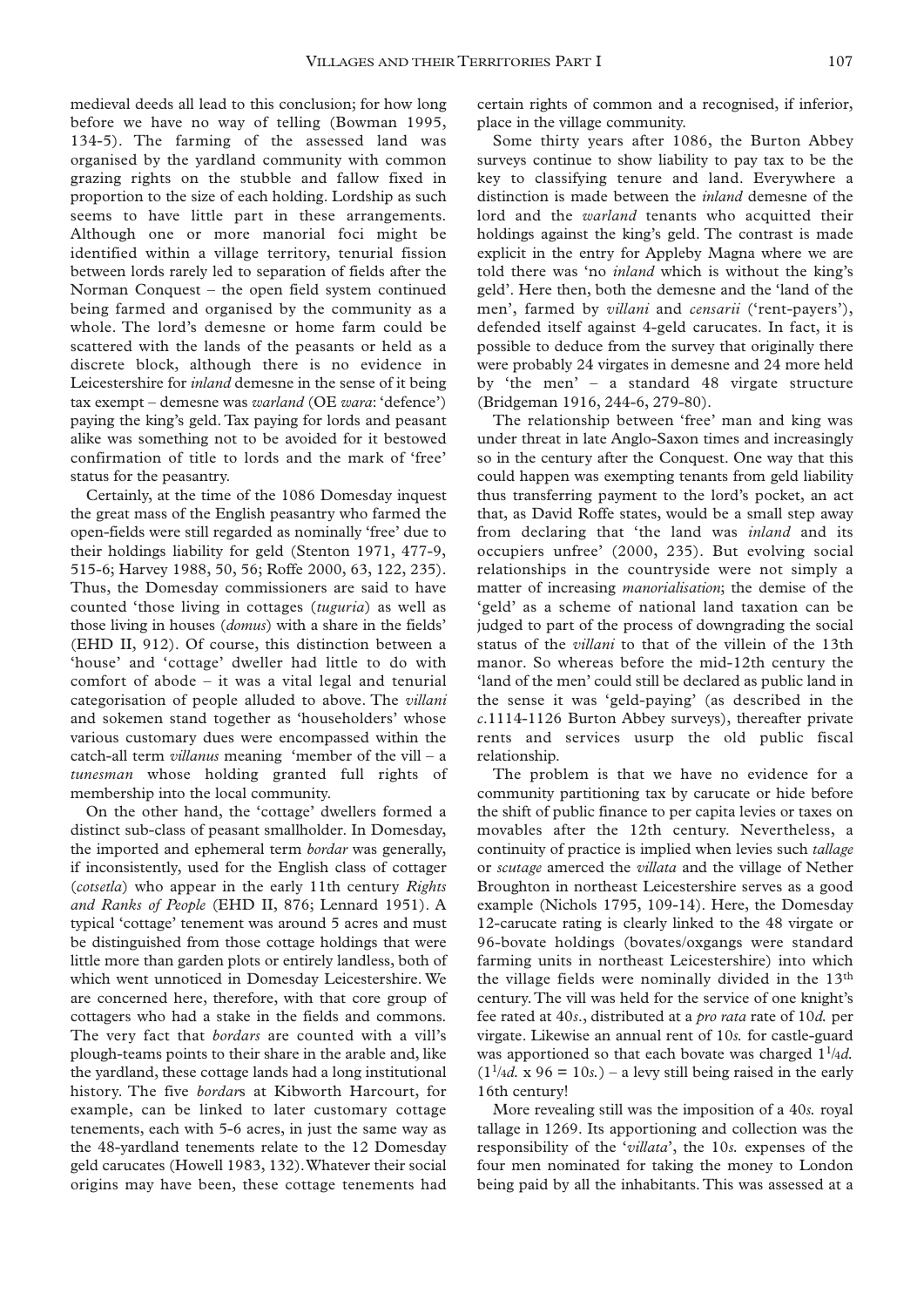rate of 10*d.* on each yardland holding, while cottagers with cattle paid 1/2*d.* for each cow, ox or horse and 1*d.* for every 4 sheep; the men without land paid 1*d.* (*ibid*. 112). In effect, this is a social structure formalised into, on the one hand, common-right house and cottage holders and, on the other, the landless or nearly so. Here, then, we have an example of the community dividing and apportioning amongst themselves a common levy that appears similar, at least in the mechanism of its collection, to pre-Conquest territorial assessments. As expected, the yardlanders of Broughton appear as the bedrock of agricultural 'shareholders', and as a general principle we may not be too far away from the mark in seeing a deep-rooted joint responsibility to render regularised land assessments as a vital force cementing a 'shareholding mentality' amongst participating households. In other words, the communalizing effect of collective financial obligations provide us with one *raison d'etre* for the open-field shareholding village territories we have pictured for the 12th century.

Behind this allotting of dues amongst the individual farms of Broughton we can also detect the critical importance of rights to common – the beasts of the cottagers are levied a separate charge while the stints that went with each yardland farm had presumably long been determined by custom – at a rate of 1*d.* for 4 sheep the stint would have been 40 sheep per yardland. Rights of common in the 'non-assessed' woodland and 'waste' are the clearest expression of villagers treating land as corporate or collective property. The key to this, of course, is to recognise the *tunscipe* or 'village community' to be a 'peasant community' of resident householders whose detailed communal regulation of the land was deeply rooted in the past.

## **Assarting and the 'waste'**

With the decay of the old land tax after the mid-12th century, the rational for the tenemental structure it embodied disappeared and it is in this context that we must surely judge the appearance of wide-spread assarting as an 'innovation of the twelfth century' (Dyer 1994, 22). In practice this meant a great sea change in the way assarts (taking in of land from the 'waste' for cultivation) were treated – new intakes now being measured in acres rather than virgates and held on distinctive terms. In fact, we should not underestimate the proportion of some early post-Conquest village territories still remaining to be opened up from the 'waste', principally in the west of Leicestershire (Hilton 1947, 60-1; 1954, 180-1). For example, in 1273 assarts at Barrow-Upon-Soar were consistently distinguished from standard holdings – 'x holds one virgate and one assart' or 'y holds one assart' or 'clearing', the latter term implying an intake yet to be measured (Farnham 1930, 50). The same tenurial distinction is found at Castle Donington in the mid-15th century where 'foreland' (i.e. 'outlying land') tenants held odd strips (*selions*) or acres whose likely origin was assarted land lying outside the

open-field 'ring-fence' and the old assessed core of yardland farms (Farnham & Hamilton Thompson 1925, 61).Where the 'waste' remained abundant it created new possibilities of individual enterprise, particularly for townships close to Charnwood Forest and Leicester Forest where assarting gave rise to new settlement.

It is well known how often a collective interest in the 'waste' is revealed through the telltale configuration of township boundaries converging on areas of old intercommoned land carved up between surrounding communities – Leicestershire, as elsewhere, abounds with such places (Beresford 1957, 32-6; Hooke 1998, 74-80). Three examples will serve to illustrate this phenomenon.

#### **Charnwood Forest**

Charnwood Forest was the largest tract of remaining 'waste' in medieval Leicestershire most of which remained common pasture until its 19th century enclosure (Fig. 2). Of the four great manors of Charnwood, the juxtaposition of manor site and 'waste' at Whitwick and Shepshed and originally also at Barrow and Groby, show they were ideally placed for the exercise of lordly control of the extensive forest pasture. The assertion by lords of their property rights in the 12th and 13th centuries can be traced through the location of parks and monastic sites. However, the ensuing disputes over pasture rights bares witness to the conflict between the lord's authority over the land and a more deeply rooted sharing of the 'waste' by the surrounding communities (Hilton 1954, 164; Hooke 1998, 218-19).

By the 11th century some islands of cultivation had already developed within Charnwood. Thus, Charley, a member of the manor of Barrow, is credited in Domesday with 4 carucates of untenanted 'waste' along with a marginal notice of 'find out the value', implying the suspected presence here of assessed arable land which, for reasons of administrative failure, lack of tenants or (unlikely in the case of Charnwood) military devastation, yielded no value. Reported finds of Roman pottery in the vicinity of Charley hint that these fields might not be primary Anglo-Saxon intakes. We are on more certain ground in tracing assarting with the numerous 'hay' names ('a hedged or fenced enclosure') within Charnwood, which recall new lands held in severalty (i.e. outside the common fields) created after the late 12th century. Fine examples are found in the south of Charnwood at Old Hayes and Bondman Hay (Squires and Jeeves 1994, 56) and when looked at with similar examples within Leicester Forester to the west of Leicester such as Basset and Knoll House (Fox and Russell 1948) we can see how the colonisation of the 'waste' could lead to a dispersed settlement pattern away from the surrounding villages.

#### **Coleorton Moor**

In the area around Coleorton Moor, there developed a landscape of dispersed settlements and irregular fields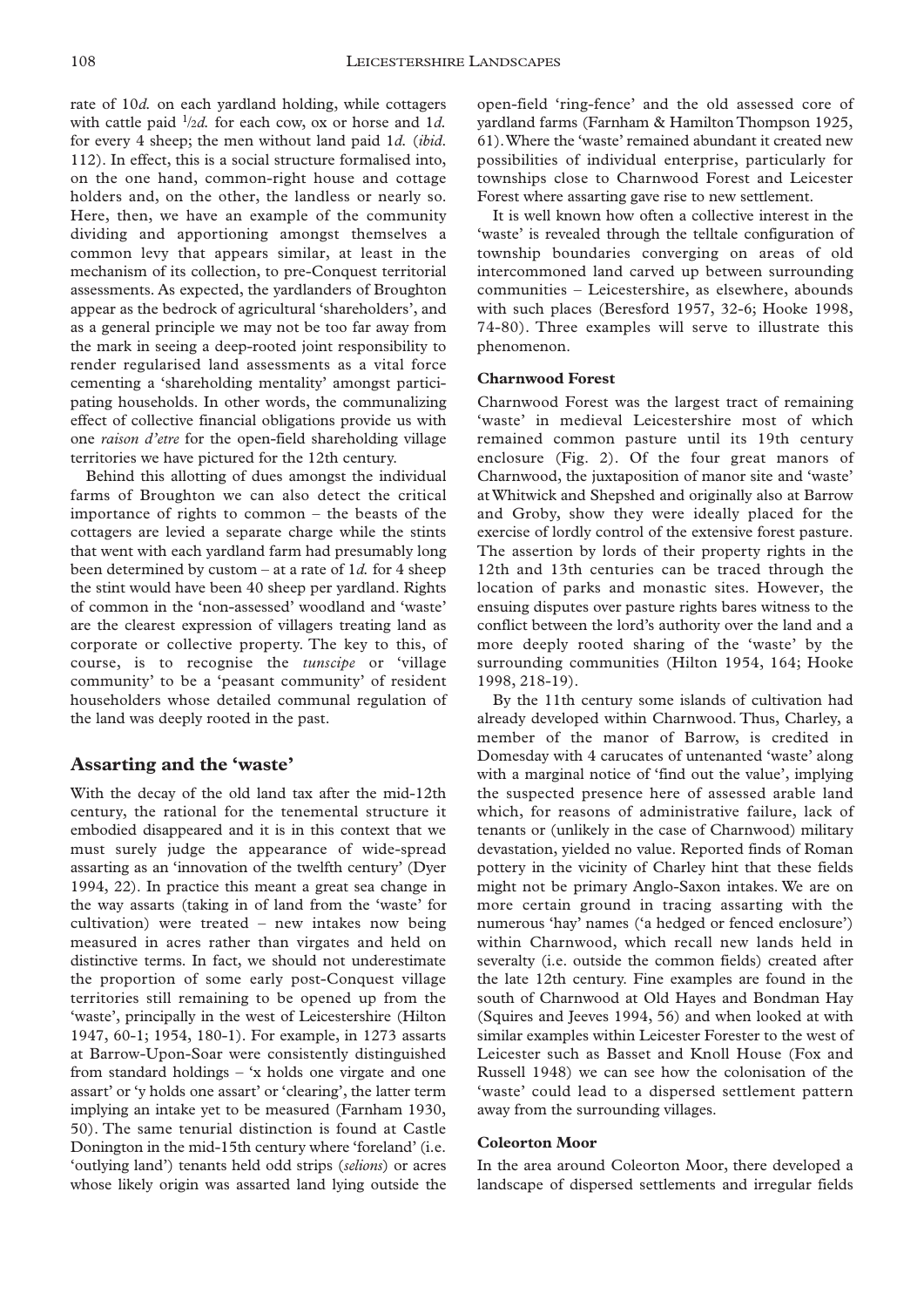

**Fig. 2. Charnwood Forest: Manors and Townships.**

that is truly remarkable for Leicestershire (Fig. 3a).The primary explanation lies in the extensive outcrop of coal measures stretching from Coleorton Moor and Swannington Common in the south to the commons of Gelsmoor and Newbold in the north. Indeed, the recorded 18th century custom of taking acre plots from the waste for houses and digging coal illustrates how this straggling pattern of settlement probably evolved (Nichols 1804, 731-2, 739-40). Coal prospecting in Swannington is first noted in 1204 where also a lawsuit of 1293 stated it 'lawful for each freeman to approve the waste [for coal] according to the size of his free tenement' (Owen 1984, 19-27, 41). Even so, the

configuration of land units converging onto these open moors and woodland probably signals a pattern of shared grazing rights laid down well before the activities of medieval coalminers. Today, Breedon Cloud Wood, a remnant of the Domesday wood of Tonge, is a reminder of this even more archaic pattern of land use (Squires and Jeeves 1994, 104-9), with the place-name of Tonge ('a tongue of land') a probable reference to its projecting boundary staking a claim to the wood-pastures.

#### **Burbage Common**

Surviving rights to ancient common land have left very little legacy in the present day landscape but Burbage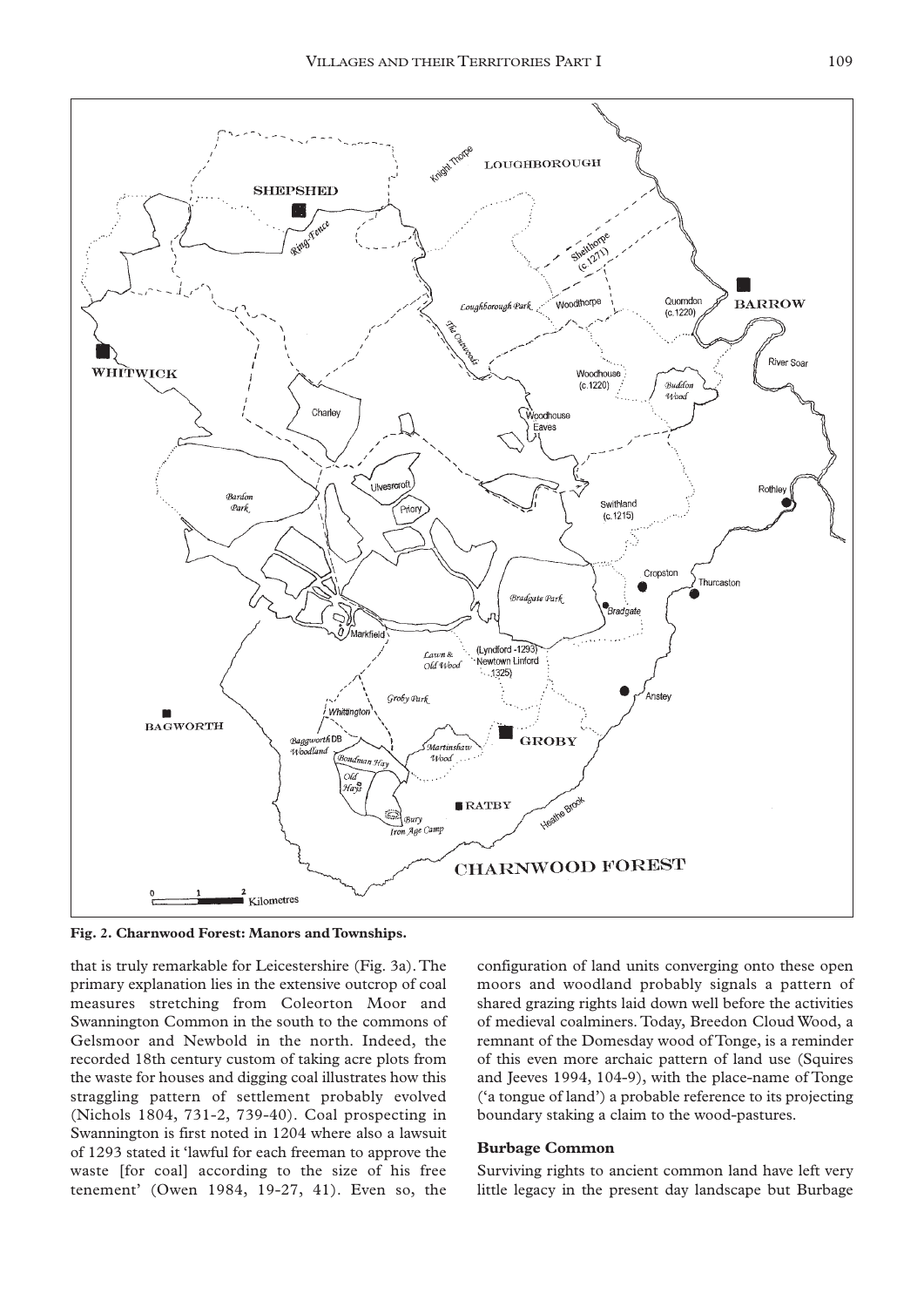

Fig. 3. Township Boundaries around (a) Coleorton Moor & (b)Burbage Common. **Township Boundaries around (a) Coleorton Moor & (b)Burbage Common.**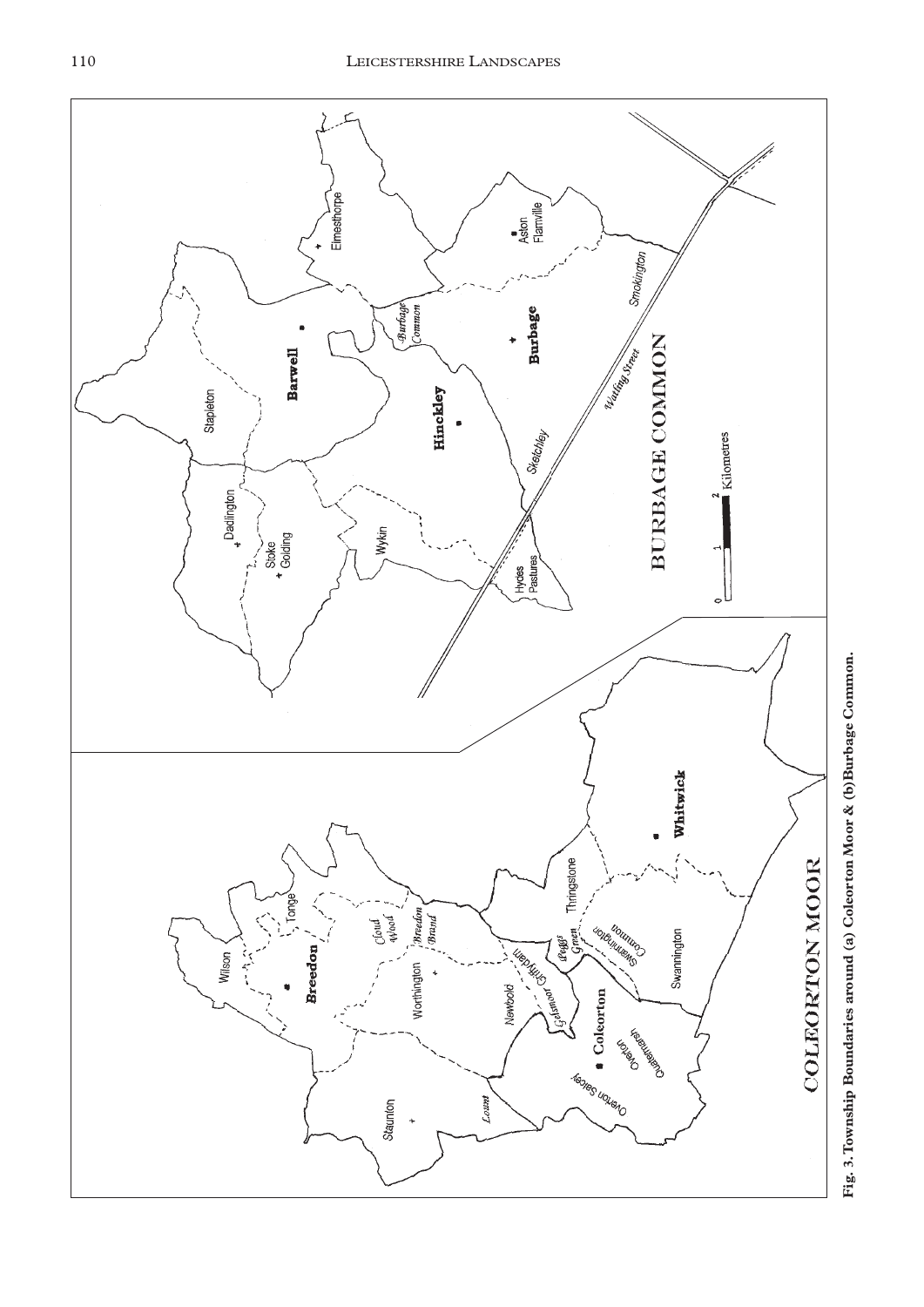Common is one notable exception (Fig. 3b; Hoskins and Stamp 1963, 122-3, 296, 310). Here we find three primary vills converging on a watershed location around which, as Squires suggests, 'was one general area [approximately 800 acres] of grazed woodland shared at least of the time of Domesday Book by all three manors' (Squires 1991, 41). Earl Leofric (d.1057) held Burbage and Barwell before their donation towards the foundation of Coventry Abbey in 1043, and it is likely that the manor of Hinckley was also once part of this pre-Conquest multi-vill 'estate' complex.

The example of Charnwood Forest (exceptional in terms of its scale) and the more typical cases of Coleorton Moor and Burbage Common demonstrate how proximity to the 'waste' moulded territorial divisions – township boundaries were drawn to encompass as much as possible a full range of local resources – arable, meadow and areas of wood-pasture. Other than where large tracts of 'waste' remained (Charnwood and Leicester Forest), these boundaries were stabilised long before the time of documentation. Moreover, the fact that in historic times the stinting of cattle and allocation of other common rights was set in relation to 'ancient' tenements such as the yardland, might tempt us to envisage a territorialization of rights connected to the growth of lordship and the process of *manorialisation*. In this model, discussion of land divisions is closely associated with words such as 'estate' and 'manors', which invoke modern notions of the private ownership of land and a control over its cultivators. In much the same way, the 'top down' explanation of village origins emphasises a reorganisation under the direction of lords (page 131 below).

However, we should resist this rather simplified picture of seigniorial power being only catalyst of change in the countryside. It is probable, for example, that in many places the parcelling out of intercommoned land had only a tenuous connection with control of the countryside by lords and it is reasonable to say that before the formalisation of boundaries there existed a framework of much older established rights to land and intercommoned grazing. In prehistoric times, membership of a community was probably organised through kinship networks rather than via a corporate body of 'villagers' or tenants of land associated with particular 'estates' or manors. It is quite possible that the process of a territorialization of peasant rights had as much to do with the establishment of firmer administrative units of government over communal bonds of locality as the power of manorial lords over land and people. These issues take us to the heart of the debate over township origins, the formal definition of which has commonly been placed within Anglo-Saxon times – a period recently called the 'Age of Boundaries' (Hooke 1998, 63).

## **Township Origins**

The much debated antiquity and origin of the township territory has still left us with no clear consensus, although the great age of township formation had certainly long past by the time of the Domesday inquest. Before 1086, we enter a 'dark-age' of landscape documentation – the 1046 charter for Ayston in Rutland (3 *cassati*) being the only surviving local example with a boundary clause. In fact, Ayston is a case of a late manorial place-name change following the transfer of property rights to a king's thegn and alerts us to the danger of using place-names as a guide to the progress of settlement (Cox 1994, 171-2). With no meaningful chronological sequence to work to, the character of the early vill or township can only be viewed within the context of a wider administrative landscape.

#### **Multi-vill Territories and the** *tun-scipe*

Following Hoskins's pioneering study of the landholding of a late Saxon thegn around Hallaton (1957b, 8-10) and Phythian-Adams's examination of the land unit surrounding Claybrooke Magna and its possible link with the *territorium* of *Venonae* (1978), the reconstruction of pre-Conquest multi-vill land-units is now a commonplace technique of landscape research (Bourne 1986). Detailed examples include those for putative territories centred on Ratby (Cain 1990, 20-1), Great Glen (Bourne 1996) and Market Bosworth (Foss 1996). The assumption has generally been one of fission, although late Saxon 'estates' are just as likely to be a product of accretion rather than relics of archaic patterns of landholding (Roffe 1996). In their earliest form, however, large multi-vill territories were almost certainly organised areas of government for the collection of food and service rents to a central collecting centre rather than a unified farming unit.

Students of Domesday Book have continued to take fascination in resurrecting the 'village' assessments it embodied and to traverse the same ground again can still teach us much about the pre-Conquest administrative landscape. A good example is a complex of vills centred on Pickwell and Somerby in High Leicestershire, connected by the payment of soke dues and patterns of tenure (Fig 4a & 4b). The Domesday commissioners were looking for a lord's hall (*aula*) or manor (*manuerium*), the point of interest being that this was the place to which a nexus of soke dues were rendered. In Leicestershire manors can be identified by the *tenuit* formula '*A* holds *y* carucates in *x*'; by contrast, 'in *X* there are *y* carucates of land' generally points to dependant sokeland (Roffe 1996, 111). In this, our example is consistent, each manor had its own demesne farm and the TRE holder is usually identified. The duodecimal pattern of assessment is clear, with 3 carucates being its basis. But it is of more interest to note the combined 24-carucate rating of Pickwell, Somerby and Newbold, which appears to have a wider significance – it is the largest rating recognised throughout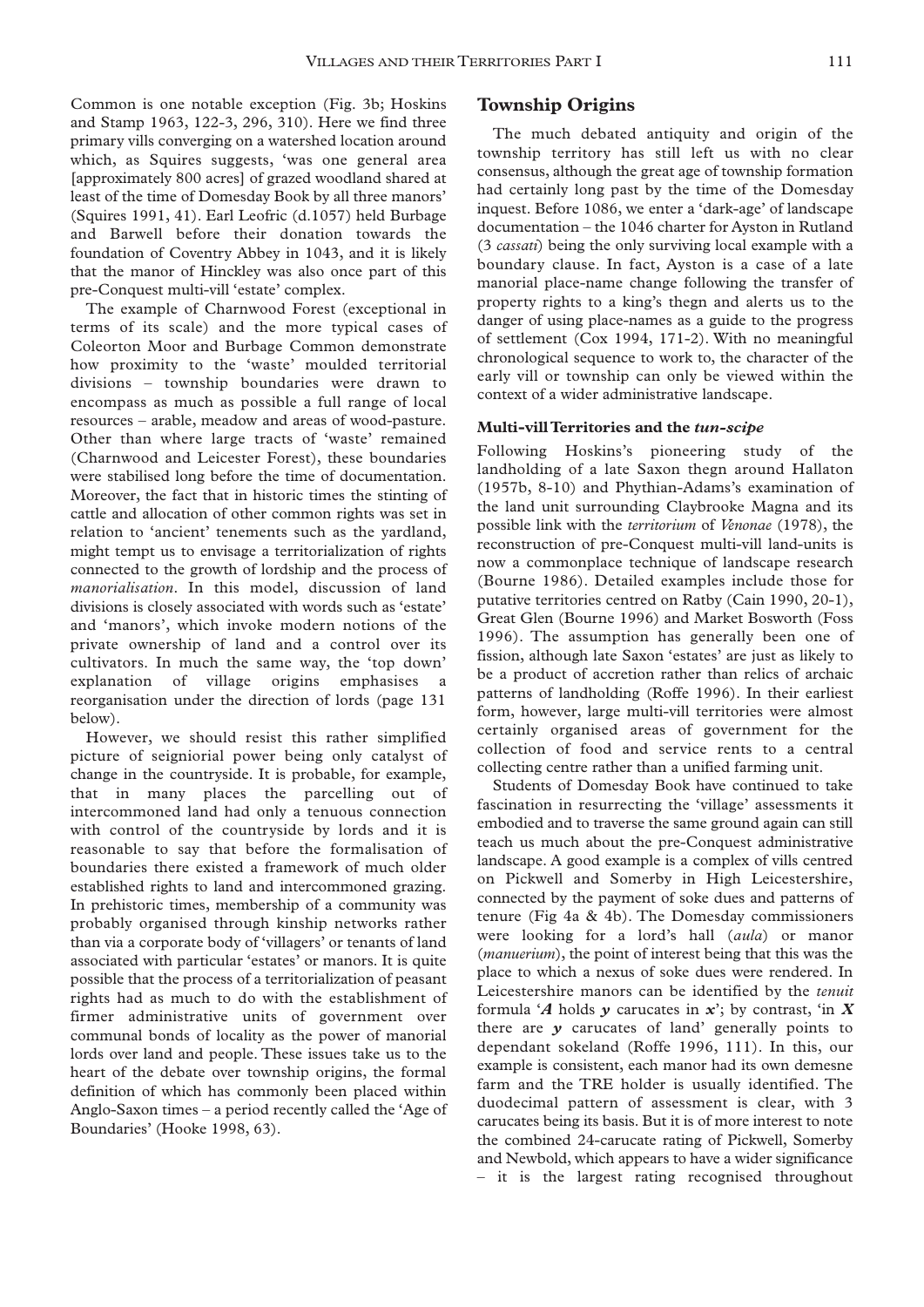| Original?                                                                                                                                                                                                                                                                                                                                                                                                                | 15c                      | 3c                       |                                 | $\infty$      |                    | 12c |                          |                          |                    |                             |                     |  |                                                           | 12c                 |                     |           |         | 3c                          | 3c                       |             |                                                                             |
|--------------------------------------------------------------------------------------------------------------------------------------------------------------------------------------------------------------------------------------------------------------------------------------------------------------------------------------------------------------------------------------------------------------------------|--------------------------|--------------------------|---------------------------------|---------------|--------------------|-----|--------------------------|--------------------------|--------------------|-----------------------------|---------------------|--|-----------------------------------------------------------|---------------------|---------------------|-----------|---------|-----------------------------|--------------------------|-------------|-----------------------------------------------------------------------------|
| Tax Assessment<br>c.1130                                                                                                                                                                                                                                                                                                                                                                                                 | 15c                      | $\Im c$                  | 5c                              | Зc            | 6c                 |     |                          |                          |                    | $\mathfrak{Z}_{\mathsf{C}}$ | 1c                  |  | 5c1b                                                      | 57<br>1c            | 50                  |           |         | $\mathfrak{Z}_{\mathsf{C}}$ | 1.5c                     |             |                                                                             |
| 1086                                                                                                                                                                                                                                                                                                                                                                                                                     |                          |                          | 3c 2b                           | 5c 3b         | 1.5c               |     |                          |                          | 6b waste           | 3 <sub>b</sub>              |                     |  | 4.5c                                                      | 2.5c                |                     |           |         | $\circ$                     | 1.5c                     | 1.5c waste  |                                                                             |
|                                                                                                                                                                                                                                                                                                                                                                                                                          | 14c                      | 3c                       |                                 |               |                    |     |                          | 4c                       |                    | 2c                          | 1c                  |  |                                                           |                     | 5c                  |           |         | 3.5                         |                          |             |                                                                             |
|                                                                                                                                                                                                                                                                                                                                                                                                                          |                          |                          |                                 |               |                    |     |                          |                          |                    |                             |                     |  |                                                           |                     |                     |           |         |                             |                          |             |                                                                             |
| other                                                                                                                                                                                                                                                                                                                                                                                                                    |                          |                          | priest                          |               |                    |     |                          |                          |                    |                             |                     |  |                                                           |                     | priest              |           |         |                             |                          |             |                                                                             |
| saneps                                                                                                                                                                                                                                                                                                                                                                                                                   | 14                       |                          |                                 |               |                    |     |                          |                          |                    |                             |                     |  |                                                           |                     |                     |           |         |                             |                          |             |                                                                             |
| saepaoq                                                                                                                                                                                                                                                                                                                                                                                                                  | $\circ$                  |                          |                                 | $\sim$        |                    |     |                          | 4<br>$\circ$             |                    |                             |                     |  | $\circ$                                                   |                     |                     |           |         | $\mathcal{L}$               |                          |             |                                                                             |
| inalliv                                                                                                                                                                                                                                                                                                                                                                                                                  | 1                        | 4                        | $\mathcal{L}$<br>$\overline{5}$ | $\circ$       | Λ.<br>Λ.           |     |                          |                          |                    | $\overline{ }$<br>4         |                     |  | $\overline{\phantom{0}}$<br>$\overline{5}$                |                     |                     |           |         |                             | $\overline{\phantom{a}}$ |             |                                                                             |
| aokemen                                                                                                                                                                                                                                                                                                                                                                                                                  | 26                       |                          |                                 |               | Λ.                 |     |                          | $\overline{\phantom{0}}$ |                    |                             |                     |  | 4                                                         | $\epsilon$          | 16                  |           |         |                             |                          |             |                                                                             |
| Subtenant                                                                                                                                                                                                                                                                                                                                                                                                                | <b>Buterus</b>           | Hugh                     | Roger                           |               |                    |     |                          | Herbert                  | Herbert            | Roger                       |                     |  | Robert                                                    |                     |                     |           |         |                             | Alfwold                  |             |                                                                             |
| TRW                                                                                                                                                                                                                                                                                                                                                                                                                      | Guerche                  | Ferrers                  | Ferrers                         | Bursar        | King               |     | King's                   | sergeant                 | sergeant<br>King's | Ferrers                     | Guerche             |  | Guerche                                                   | Guerche             | Ferrers             |           |         | Guerche                     | Guerche                  | Bursar      |                                                                             |
| <b>TRE</b>                                                                                                                                                                                                                                                                                                                                                                                                               | Ordmer                   | (Alfwold)                | Alfwold                         | Wulfnoth      | King               |     |                          |                          |                    | Alfwold                     |                     |  | Alfwold                                                   |                     | <b>Alfwold</b>      |           |         |                             | Alfwold                  |             |                                                                             |
| manor                                                                                                                                                                                                                                                                                                                                                                                                                    | $\mathbf{N}$             | $\geq$                   | $\mathbb{N}$                    |               | Rothley<br>soke of |     | $\boldsymbol{\Sigma}$    |                          | sokeland           | $\boldsymbol{\Sigma}$       | Pickwell<br>Soke of |  | $\mathbf{N}% _{1}\in \mathbf{N}_{2}\times \mathbf{N}_{2}$ | Pickwell<br>Soke of | Manor of<br>Somerby | (14, 31a) | soke of | Pickwell &<br>Somerby       | $\boldsymbol{\Sigma}$    |             |                                                                             |
| Demesne                                                                                                                                                                                                                                                                                                                                                                                                                  | ⇁                        | $\overline{\phantom{0}}$ | >                               | $\rightarrow$ |                    |     | $\overline{\phantom{0}}$ |                          |                    | $\overline{\phantom{0}}$    |                     |  | $\overline{\phantom{0}}$                                  |                     |                     |           |         |                             | >                        |             |                                                                             |
| $\begin{array}{c} (6 \angle 61) \ \text{m} \ \text{S} \ \text{S} \ \text{S} \ \text{S} \ \text{S} \ \text{S} \ \text{S} \ \text{S} \ \text{S} \ \text{S} \ \text{S} \ \text{S} \ \text{S} \ \text{S} \ \text{S} \ \text{S} \ \text{S} \ \text{S} \ \text{S} \ \text{S} \ \text{S} \ \text{S} \ \text{S} \ \text{S} \ \text{S} \ \text{S} \ \text{S} \ \text{S} \ \text{S} \ \text{S} \ \text{S} \ \text{S} \ \text{S} \$ | 29,10                    | 14,33                    | 14,31a                          | 19,19         | 1,3                |     | 42,1                     |                          | 42,4               | 14,32                       | 29,12               |  | 29,19                                                     | 29,21               | 14,31b              |           |         | 29,11                       | 29,20                    | 19,20       |                                                                             |
| Vill                                                                                                                                                                                                                                                                                                                                                                                                                     | Leesthorpe<br>Pickwell & | Newbold                  | Somerby I                       | Somerby II    | Somerby III        |     | Burrough I               |                          | Burrough II        | Burrough III                | Burrough IV         |  | Little Dalby I                                            | Little Dalby II     | Little Dalby III    |           |         | Godtorp                     | Withcote I               | Withcote II | Fig. 4a. Interlocking landholding around the Pickwell/Somerby soke in 1086. |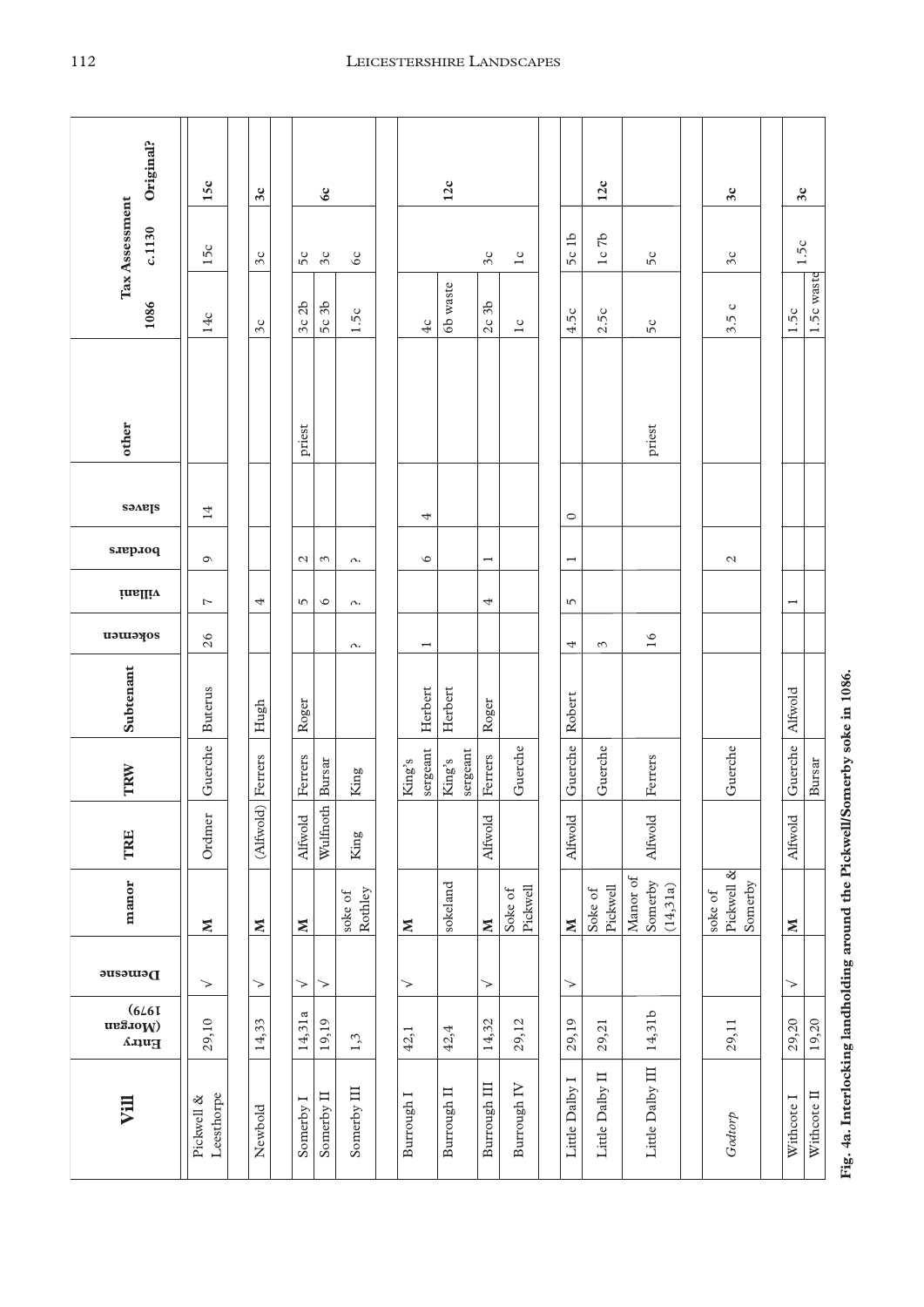

**Fig. 4b.Territorial Boundaries around Pickwell and Somerby.**

Leicestershire to be associated with land units for which a territorial integrity can be observed (see further below). However, despite its appearance as a discrete multi-territory the Pickwell complex as a whole is unlikely to represent an ancient entity.The pre-Conquest holders were not king's thegns (i.e. booklords) – they held '*freely*' but not with full jurisdiction and were presumably in the soke of another lord. The whole complex has the appearance of having been carved out of a larger administrative territory, the likely contender being one centred on Melton Mowbray, held before the Conquest by the major Mercian thegn Leofric son Leofrin. Melton Mowbray has long been recognised as the probable site of a Mercian minster church (Everitt 1985, 98-9) and in reconstructing its considerable territory we can reasonably see the outline of an administrative unit that once included all the southern portion of Framland wapentake.

The fact that the outlines of archaic territorial organisation can be reconstructed for lands with ecclesiastical connections is not surprising (the configuration of boundaries converging on the 'parochial core' of Misterton is an interesting example) – the church rarely divided or sold its estates so their holdings tended to be the most enduring in the Anglo-Saxon landscape. Unless held in hand by the king other land holdings were subject to frequent alienation making it much more difficult to reconstruct earlier patterns. More

to the point, the word 'estate' commonly used for a multi-vill land units is misleading because it invokes modern perceptions of 'real estate' and the immovable ownership of land – pre-Conquest lordship was nothing of the sort. The landlord or booklord (a holder of land conferred by royal charter) had rights *over* land, which embodied the nexus of dues determined by custom previously owed by the peasantry to the king. It was the word *terra*, 'land', as used in Domesday Book and commonly in early charters that constituted this reference to a landlord's rights over land (Campbell 1986, 110-16; Roffe 2000, 28-33). Below the lords, however, the peasantry maintained their own rights of property regulated through customary practice (see below).

Indeed, there are good reasons to argue that an underlying pattern of vills was in place by the 7th century which, even at this early date, formed part of a coherent administrative landscape. This much is suggested by the few surviving instances of early charters stating that blocks of assessment were to be 'assigned to their own names and places' (Blair 1991, 25-6). The implication is that behind the more usual laconic words of the charters lies a countryside not so very far removed from the chequerboard of 10th century vills (Campbell 1986, 110). Recognising early discrete 'townships' to be the base land unit for the agrarian activity of the peasantry casts doubt upon the theory that it was later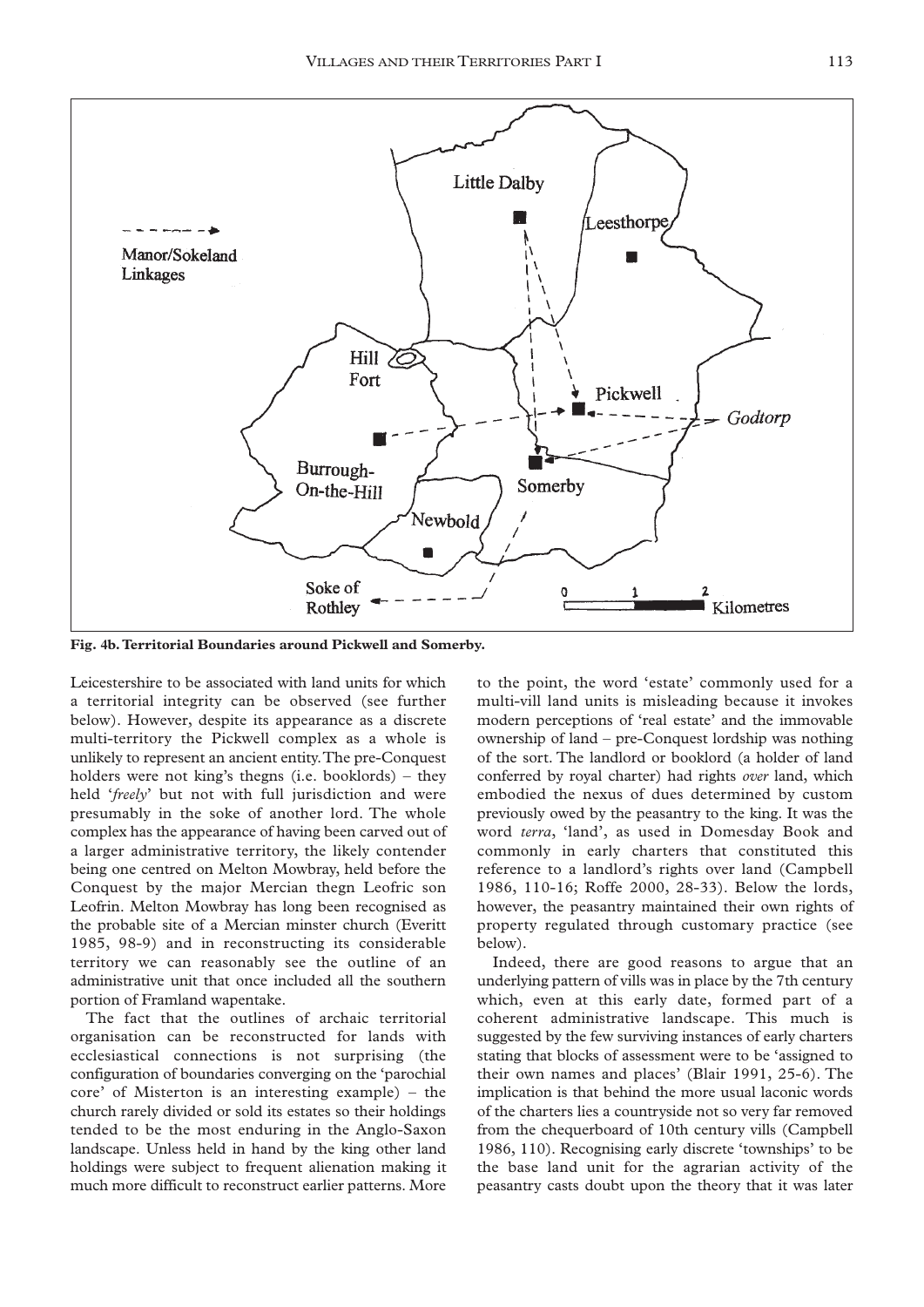Saxon multi-vill fission (Fox 1981, 98-102; Hooke 1998, 117, 120) that generated a significant impetus for rural reorganisation (Bowman 1995, 206-8; Hadley, 2000, 209). Thus, by late Saxon times fieldwalking has shown that many vills contained a single village core and openfield system but there is little doubt that many of these territories had been the fundamental building blocks of administration and organised farming communities before the period of nucleation. Above all, then, it appears that the 'small worlds' or 'village' territories of peasant communities endured over long periods of change in the countryside and it is at this scale of land unit that our attention should focus.

#### **The Primary Vill Zones of 'macro townships'**

The primary or core land units of administration and communal life have been called 'macro-townships' to emphasis their earlier dispersed settlement background but also points to the frequent presence of integral subvill land units, often bearing a *torp* or anonymous *cot* place-name. Primary vills generally have place-names that are topographical or bear habitative generics in *ham*, *tun, worth* and the Scandinavian *by* (Bourne 2003). Some were central places in their own right, others presumably once parts of multi-vill territories – most obviously where their names act as directional pointers – the 'east', 'west', 'north' 'south' and 'up' *tuns*, (e.g. Great Easton, Weston DMV, Kings Norton, Sutton Cheney, Upton). The many other places bearing 'late' personal names were, like Ayston, coined when the land was granted to a new lord. Integral sub-vill land units might be linked to developing patterns of authority in the

countryside, as new manors were created or lordly independence asserted. But the presence of subtownships may equally be due to the incomplete nucleation of settlement within territories of long standing and often the carving up of a primary land unit is simply noticed by distinctive prefixes such as East and West, Magna and Parva, Great and Little or Nether and Upper. All such split-townships were almost certainly in place by late Anglo-Saxon times (Bowman 1995, 123- 6), and where they are regularly assessed, as at Kibworth Harcourt and Beauchamp (12 carucates each), a pre-10th century origin is very likely.

Greater Langton, comprising the sub-vills of East, West and Thorpe Langton (the hill top Church settlement was never a township with its own field system), provides us with a fascinating example of a spittownship with a shared field-system (Fig. 5; Bowman forthcoming a). Here, a complex intermixing of township lands were plainly described in a 1650 Article of Agreement: 'the farms and houses in the said three towns do lye intermixed one with another', and that following any enclosing of lands 'each town shall common by themselves'. A later Act (1744) meticulously documents every landholder's common rights in direct proportion to the number of yardlands held – the standard stint of 30 sheep and 4 cows being maintained right down to fractions of 2 legs of a  $\text{row} - \text{a}$ striking reminder of the origin of the yardland as an assessment of land rather than levy on people or houses.

Greater Langton is, in the context of Leicestershire, an atypical example of incomplete nucleation – the three sub-townships managed their common grazing rights as

**Fig. 5.The intermixed township boundaries found within Greater Langton following the 1792 enclosure award.This arrangement represents a tidying up by the enclosure commissioners of an even more intermingled open-field township structure.**

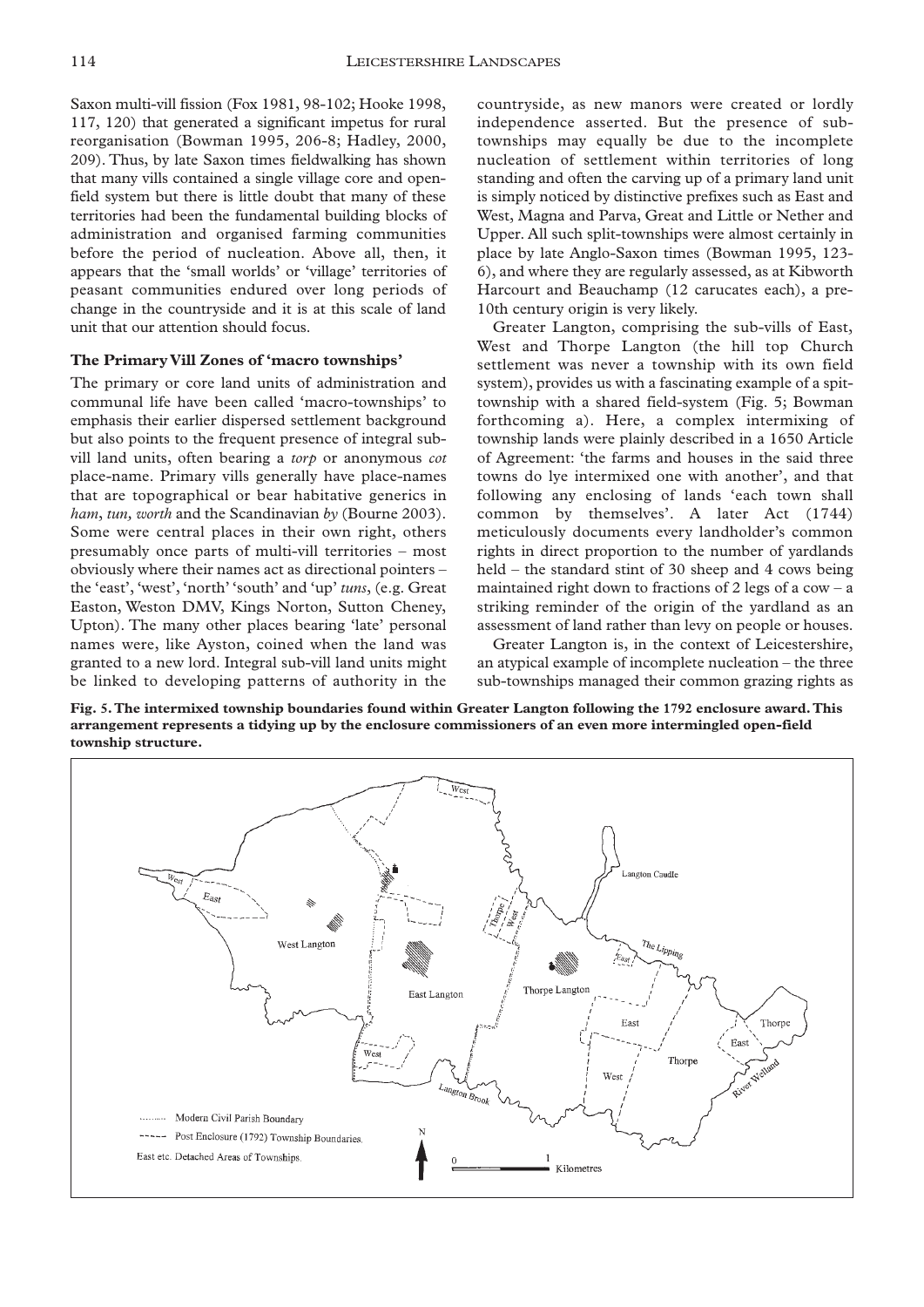a single whole while farming their arable independently (for the probable agrarian explanation of the resulting complex intermixing of 'town' lands see page 131). Such arrangements are unlikely to postdate the Domesday inquest. By then, the tenurial fission of Greater Langton was complete – West Langton had been donated to Peterborough Abbey in around 985 (Hart 1975, **38**, 335), and Thorpe Langton is given separate notice in Domesday. That this was once a unified land unit is evident enough from the place-names but fiscal arrangements also point to its original administrative unity – the three hamlets combine to give a standard 24 carucate assessment (Bowman 1996, 132).The fact that even at the time of enclosure the number of yardlands in Greater Langton were recorded as a whole appears to confirm that a standard tax rating had been distributed amongst a dispersed community sharing resources within a coherently defined land unit. It seems, therefore, inconceivable that the 'community' of Greater Langton did not already have a recognised identity before the imposition of the small hundredal system in the 10th century (see page 127).

More typically the open-fields of land units of a similar tax rating and statute acreage to Greater Langton were organised around a single village core. In this, good examples can be found at Wigston Magna and Husbands Bosworth whose fields appear to have contained the expected 96 yardlands (i.e. 4 x 24 carucates) (Hoskins 1957a, 22, 248; Nichols 1798, 464). Elsewhere, settlement and administrative fission was on more discrete linier lines than Greater Langton (as with the two Kibworths) although it is usually quite clear that the resulting land units (or sub-townships) were once elements within a primary township. The Breedon complex provides an example (Fig. 3a). This whole territory (excluding Staunton chapelry, a post-Domesday acquisition) formed the small hundred of Tonge in the *c*.1130 Leicestershire Survey where a 24-carucate assessment was equally divided between Tonge and Worthington (Slade 1956, 18, 44-45, 88; VCH *Leics*. i, 349). Clearly there were two vills here – Tonge and Worthington. Tonge is described 'with its appendages' in Domesday Book and the *c*.1130 Survey; the attribution of these dependencies is made clear from the 1334 Subsidy where Worthington and Newbold are taxed together but the hamlets of *Andreskirk*, Tonge and Wilson are entered under Breedon-on-the-Hill (Glasscock 1975, 161). Langley seems to have been severed from this territory with the endowment of Langley Priory in *c*.1150.

A series of 18th century open-field maps (Hartley 1984, 11, 39-31) for Breedon, Tong, and Wilson show how their interlocking boundaries suggest an original territorial unity. A *c*.974 grant included 3 *cassati* at both Breedon and *Wifeles Dorpe*, showing these townships were in place by the 10th century (Hart 1975, **37**, 69). Stenton's identification of *Wifeles Dorpe* with the hamlet of Wilson has been questioned (Fellows Jenson 1978, 121), but there seems no good reason to doubt that this

*thorp* is the same as the later *tun,* a dependent *thorp* status being entirely in keeping with the Wilson land unit (Stenton 1910, 78).The purpose of the charter was to reconstruct the endowment of the late 7th century monastery at Breedon-on-the-Hill, originally established by *princeps* Friduric in 675 x 691 (Hart 1975, **32a**, 67; Dornier 1977; for similar grants in Surrey and the family connections of Friduric see Blair 1991, 7, 25-6, 103-4). It is quite conceivable that the original 20 *manentes* of Breedon formed a discrete block of land similar in area to that of the 24-carucate Tonge hundred. More certainly, the Breedon/Worthington complex again shows how a regular tax assessment could embrace a number of sub-townships, each farming their own arable but at the same time maintaining an older territorial framework of shared rights to common land, in this case the woods and moorland around Breedon Brand.

The cases of Greater Langton and Breedon demonstrate the complexity of ways in which large primary 24-carucate 'townships' could be subdivided. Furthermore, the fact that land units of this size can be recognised throughout Leicestershire tempts us to connect them with putative 20 hide territories of the Mercian period. More certainly, the administrative organisation of the Anglo-Saxon countryside displays signs of both enduring institutional rigidity and a flexibility to changing patterns of authority exercised over the land

#### **The Hamlet Zones of 'micro townships'**

It also is possible to recognise another type of discrete land unit characteristically located in an outlying watershed countryside. Rather than being the result of late Saxon colonisation or the spread of cultivation, these predominantly small hamlet territories have the appearance of deeply embedded land units in the landscape. In other words, their boundaries are generally coherent, showing little sign of fission from a primary territory. For assessment purposes, though, they were often grouped with their larger neighbours – these hamlets were not 'townships' in the Anglo-Saxon sense of that word, but the names they bare – *hid*, *wic*, *cot* and the like – are suggestive of origins that potentially take us back to a pattern of pre-village settlement surviving into the medieval period.

The archaic meaning of *hid* – 'the hide' – refers to a unit of tax assessment and its use as a place name points to discrete working units or 'whole' hides surviving on the ground just as we know the subdivided hide became open-field tenements. Holdings of this size were the mark of the social status of a 'free' person above a humble peasant cultivator. There are two local examples: a lost 'Hide' in Egleton, Rutland, and the hamlet of 'The Hide' (Hydes Pastures), a former chapelry of Hinckley lying in Warwickshire until its transfer to Leicestershire in 1888 (Cox 1994, 84; Nichols 1811, 722-3). One plausible explanation for this anomalous position is that 'The Hide' belonged to an early territory based around the manor of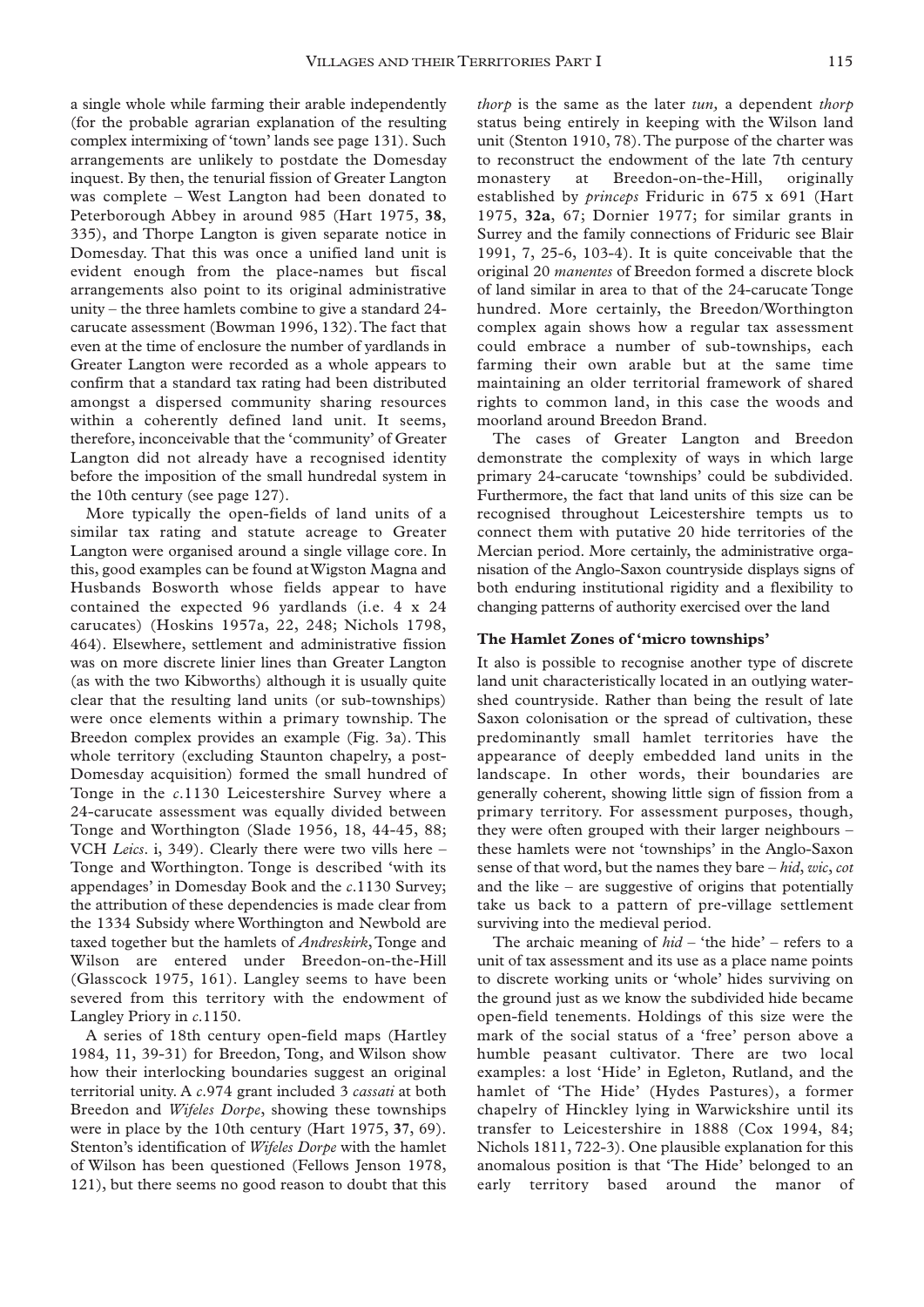

**Fig. 6. Shangton Hardwick & Empingham Hardwick.**

Hinckley/Burbage before the fixing of the shire boundary in the 10th century (Fig. 3b). The location of Hydes Pastures fits in well with the observations made by Rosamond Faith (1998, 35) that 'hide farms' were generally distinct land units commonly located on the edges of parishes.

Some place-names in *wic* suggest a similar background. One of the meanings of *wic* is an outlying or dependent pastoral farm/hamlet and it is noticeable that relatively few *wic*-names are associated with an individual (Smith 1956 ii, 257-63).Thus Wykin, a plural form of *wic*, might have been the communal herding farms of a middle Saxon territory centred on Hinckley/Burbage (Fig. 3b). Hardwick (the 'herding *wic*') land units probably also had an original dependant relationship to other places. Local surviving examples are Hardwick in Shangton and Hardwick in Empingham (Fig. 6), together with a lost Hardwick in Kirby Bellars, probably located around an isolated moated site (Hartley this volume, Fig. 2), while another is indicated by the present day Hardwicke Lodge Farm in Narborough commemorating one of the names of the open-fields (Cox 1971, 290, 522; Hartley 1987, 11 & Fig. 28; Nichols 1811, 815). In both examples it appears that a *wic* has become absorbed in open-fields. The two surviving Hardwicks were Domesday outliers of more distant manors – Empingham Hardwick a berewick of Skillington, Lincolnshire, and Shangton Hardwick sokeland of the royal manor of Great Bowden – which illustrates not only their discrete identity but also harks

back to an earlier territorial organisation of the land.

With regard to place-names in *cot*, 'the cottage(s)', a distinction might be drawn between anonymous *cots* and those bearing a personal name. Many of the former appear to be subsidiary places sited close to the heart of early estates. Examples include Walcote (DB: *Walecote*) near Misterton, Far and Near Coton in the vill of Market Bosworth and Cotes in Prestwold. Another is Westcotes, lying outside the west gate of Leicester in the manor in Bromkinthorpe which Domesday stated 'belongs to Leicester with all customary dues,' and thus fits well into the close association between some *cots* and urban centres noted by Dyer (Dyer 1994, 247-50; VCH *Leics*. iv, 380-3). Whereas these *cots* look like integral subunits within a primary vill, the outlying *cots* have the appearance of discrete land units on the periphery of 'estates'. Examples include: Cotes de Val (DB: *Toniscote*); Kimcote (DB: *Chenemunescote*); Brascote (DB: *Brocardescote*); Huncote (DB: *Hunecote*); and Hugglescote and it is surely significant that most are given independent notice in Domesday.

Outlying hamlet land units are often documented in the 13th and 14th centuries, surviving as little compact manors surrounded by tiny open-field systems whose territory may be no more than 300 or 400 acres. Examples of these tiny open-field communities include Cotes de Val (Goodacre 1994, 36), Shangton Hardwick (Bowman 1996, 139) and Empingham Hardwick (Fig. 6), all of which are only fleetingly recorded before enclosure for sheep pastures in the 14th or 15th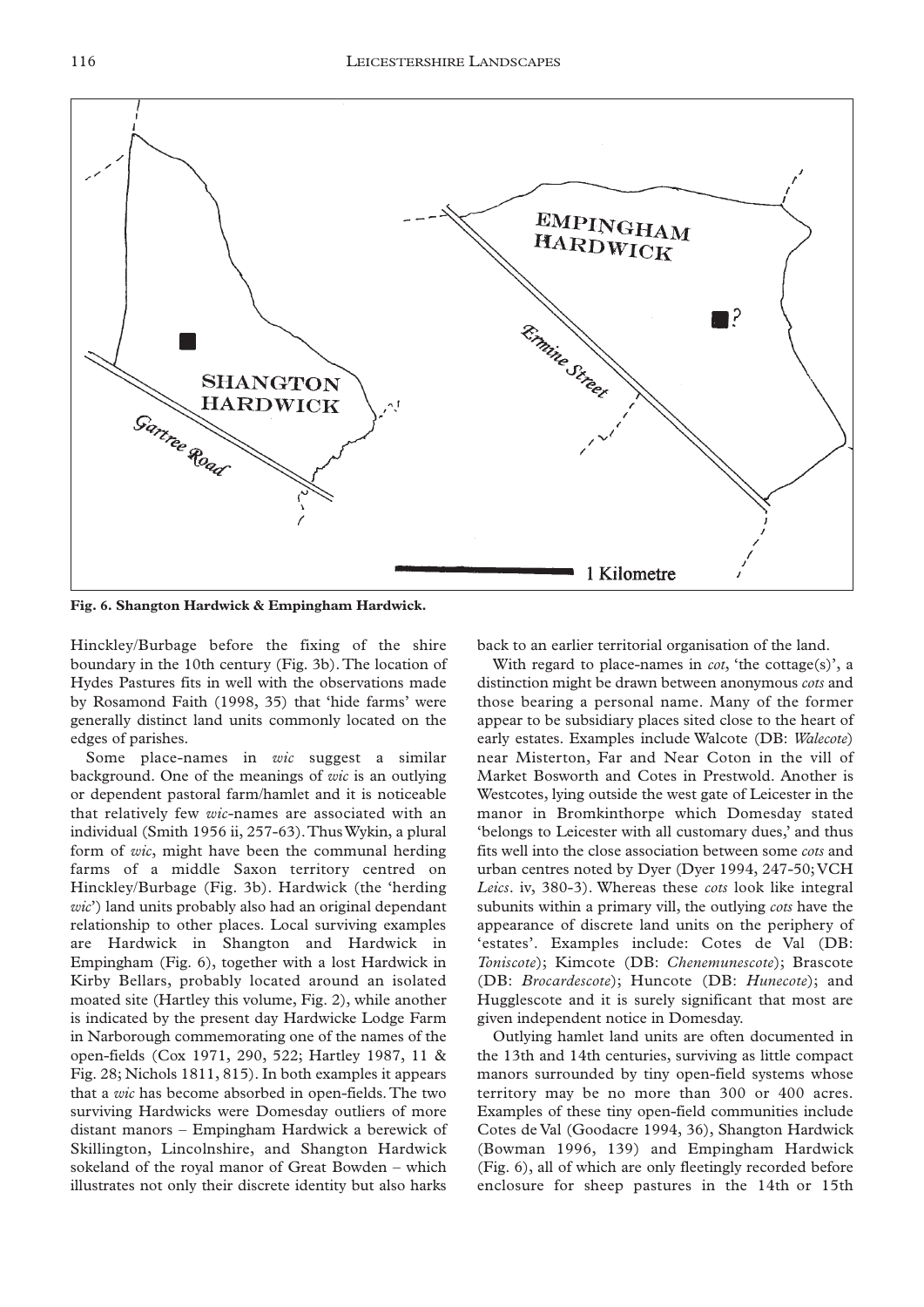centuries. When they were given separate in Domesday, such places are frequently assessed at only 1 or 2 carucates.Thus:

1 carucate of land in *Toniscote*: 2 ploughs possible. They are there with 4 sokemen  $(3, 5)$ .

2 carucates of land in Newbold and Brascote: Land for 3 ploughs. 3 *villani* have 1 plough (13, 11).

It is tempting see such territories as the land of a similar early hidage. There presence reminds us of the possibility that early and middle Saxon farms or hamlets occupying marginal locations within a predominantly pastoral countryside could have survived the period of nucleation that drew their more numerous valeland neighbours into larger 'village' communities. If so, at least some early medieval hamlet 'townships' may have had a long-standing territorial identity set apart from and presumably predating the open-fields systems of the core primary townships (in the case of the Hardwicks a Roman origin is not improbable)

#### **The 'Colonising Zone' of new townships**

Of course, we cannot entirely exclude the possibility of a late creation of 'new' discrete township land units perhaps linked to an expansion of population and cultivation. Certainly, where pasture remained plentiful township boundaries are likely to be undefined until a relatively late date. We have seen that post-Conquest colonisation outside the boundaries of old core of assessed yardlands is shown by the parcelling out of land into independent farms assessed in acres after the mid-12th century. But these 'assart' farms are obviously not new village territories evidence for which is far more difficult to detect and interpret. It is in the 'wastes' of Charnwood Forest that we are likely to glimpse the final stages of 'township' formation and it is here that a kind of 'verbal archaeology' may show the stages of settlement and new assessment of land (Fig. 2).

The first mention of a place-name is, of course, irrelevant in this matter – none are recorded in Domesday. But a chronological significance can, perhaps, be attached to how tenemental structure was organised. Tenements at Woodhouse ('the houses in the wood') and Lynford (Newtown Linford) seemed to have been measured in acres rather than virgates – a strong indicator of farms established after the mid-12th century. In contrast, the virgated structure of Swithland could point to a long established pre-Conquest settlement (Farnham 1930, 15, 41-2, 49-50, 100-101, 108), a conclusion supported by its pure Scandinavian name ('a grove cleared by burning') presumably coined in the 10th century. Newtown Linford was recorded as Linford (1293) and independently assessed under that name in the 1334, the later application of 'Newtown' (1326) being possibly coined in recognition of a change in status in relation to the parent manor of Groby. Can we, then, seek an administrative explanation for some 'new' places? There are 5 places in Newton and another

5 Newbolds in Leicestershire with one Newbottle in Rutland that imply a new 'dwelling house' of higher status than a peasant farmstead (Cox 1971; Cox 1994, 151). Is it, then, possible that these names were coined with the elevation of an existing, or recently partitioned land unit into a tax-paying entity in its own right, with the tenant farms now being assessed within the territorial context of the 'new' *tun* rather than as the administrative particle of another? In any case, the application of the prefix 'new' to a place-name must mean they are new in some respect to their surrounding settlements even though their bearing on the direct colonisation of the 'waste' remains unclear.

## **Township Classification and Taxation.**

We have argued that in the 12th century peasant farms in Leicestershire were characteristically organised within a core of assessed arable land 'ring-fenced' from the non-assessed 'waste'. The casting of systems of assessment under political authority must have helped to solidify the boundaries of communal rights to land and thus define the territory of the vill or *tun-scipe*. Figure 7 attempts to show a simplified classification of six broad *township-types*.This does not pretend there has ever been a static period in the evolution of settlement or their territories – a flexibility of choices were open to local communities, most obviously in the ways in which large units of assessment could be broken down into sub-vill/township units. But a case can be made for a high degree of institutional rigidity in the relationship between local communities and units of land assessments in the period *c*.650 to 1150. Thus where early charters exist, a remarkable correlation between Domesday and early hidages can often be demonstrated or surmised and it seems likely, as John Blair observes, that tax assessments 'moulded the development of landmanagement throughout the Christian Anglo-Saxon period' (Blair 1994, 78-9; Hart 1992, 297).

Moreover, this is a world where vills appear to be mere counters that could be shifted from one administrative unit to another, or from one lord to another and indeed split between lords. For how long the tillers of the soil had been bound together as territorial communities rather than one based upon ties of kin is unknown but the evidence of Greater Langton discussed certainly points to a pre-10th century context. It is perhaps significant that the connection between rights over land within a locality and the possession of a housed tenement can be traced to our earliest English laws of the late 7th century, by which time it also appears that small land units had already been assigned their own tax rating. Above all else, we should consider the fact that these units of assessment were levied on the *land itself* and not on the person or 'house', and it is this particular characteristic that presumably helped mould communities, settlement forms and field organisation until the 12th century demise of land taxation.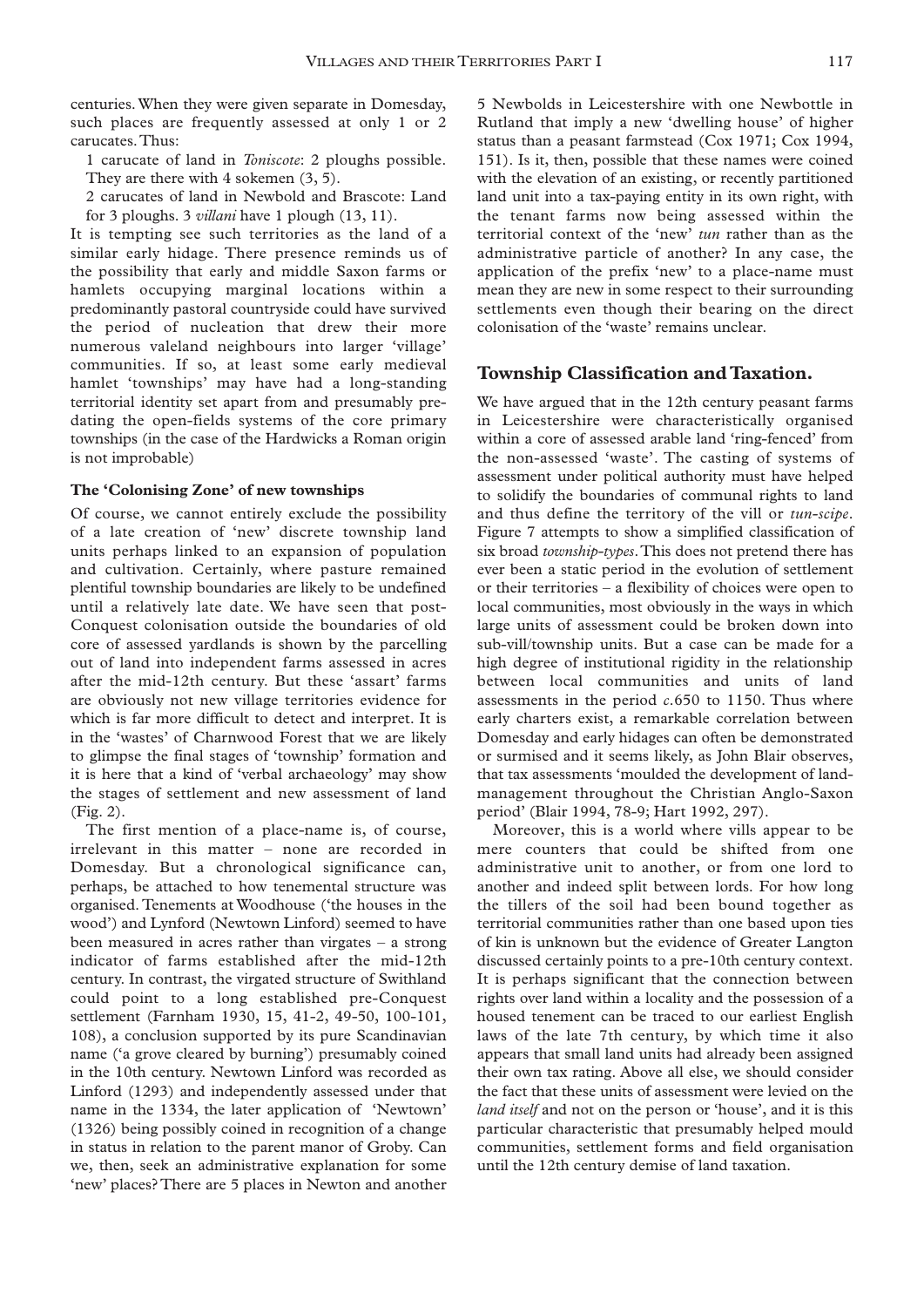